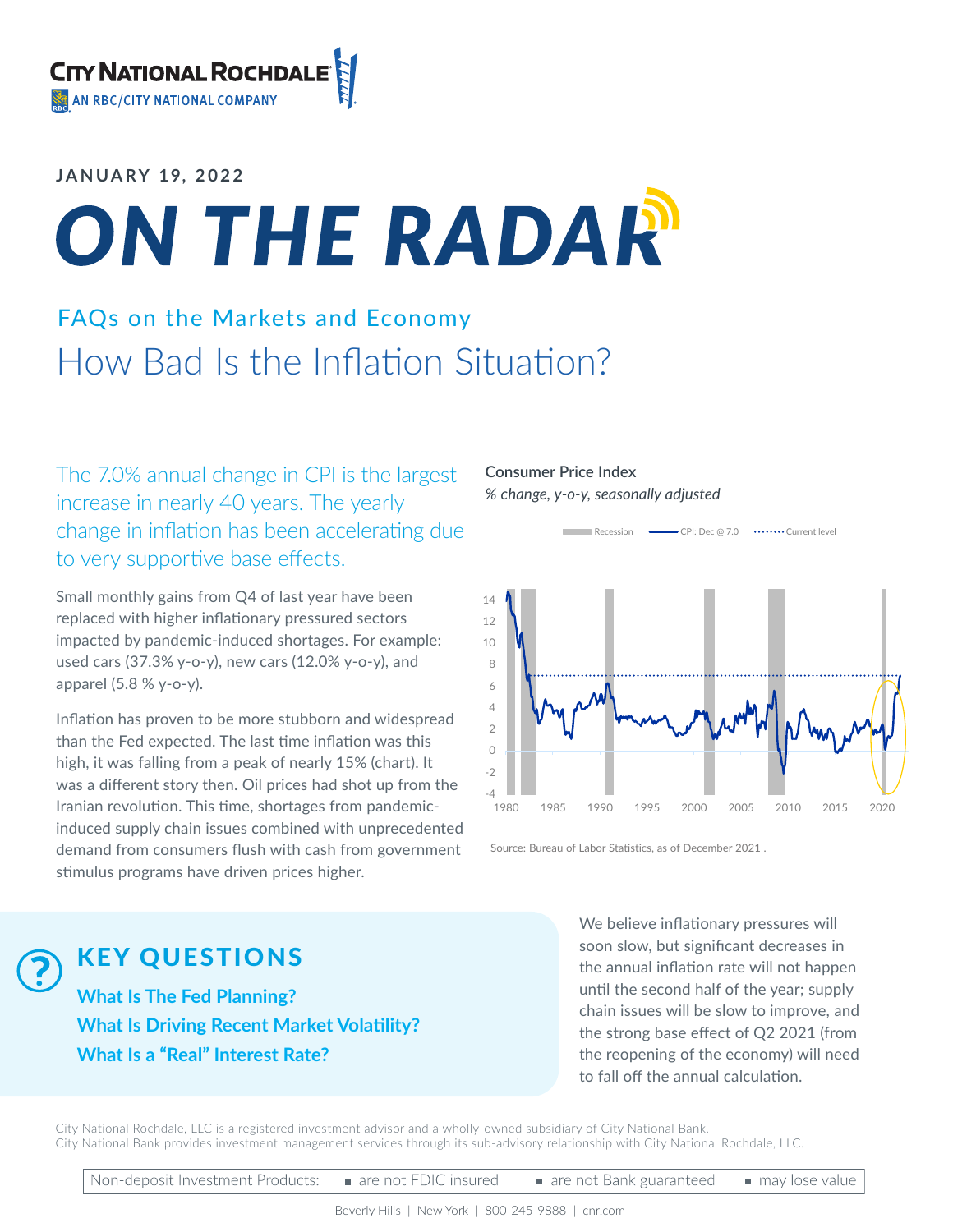## What Is The Fed Planning?

The Fed is getting ready to raise interest rates.

The Fed has decided that ultra-low interest rates are no longer needed. Chairman Powell believes that the high rate of inflation is a "severe threat" to the overall economy. He wants to push up interest rates to help reduce the risk of the higher rate of inflation becoming entrenched.

Back in December, the Fed made a sharp pivot toward a hawkish approach toward monetary policy. They announced plans to raise interest rates three times in 2022; back in September, they planned just one increase. But since that meeting, a number of

the policymakers at the Fed have given speeches hinting at even more hawkish plans. CNR believes the Fed will start increasing interest rates as early as March.

Also being discussed by the Fed are plans to reduce the size of its balance sheet (chart). Since the pandemic began, the Fed has bought bonds to help bring down intermediate- and longerterm interest rates. That buying program is scheduled to end in March. Its balance sheet is almost \$9 trillion in size (chart). It is expected to start reducing the bond holdings this summer.

#### **Fed Balance Sheet**

*\$, billions, not seasonally adjusted*



Recession Dec @ 8.8

Source: Federal Reserve, as of December 2021.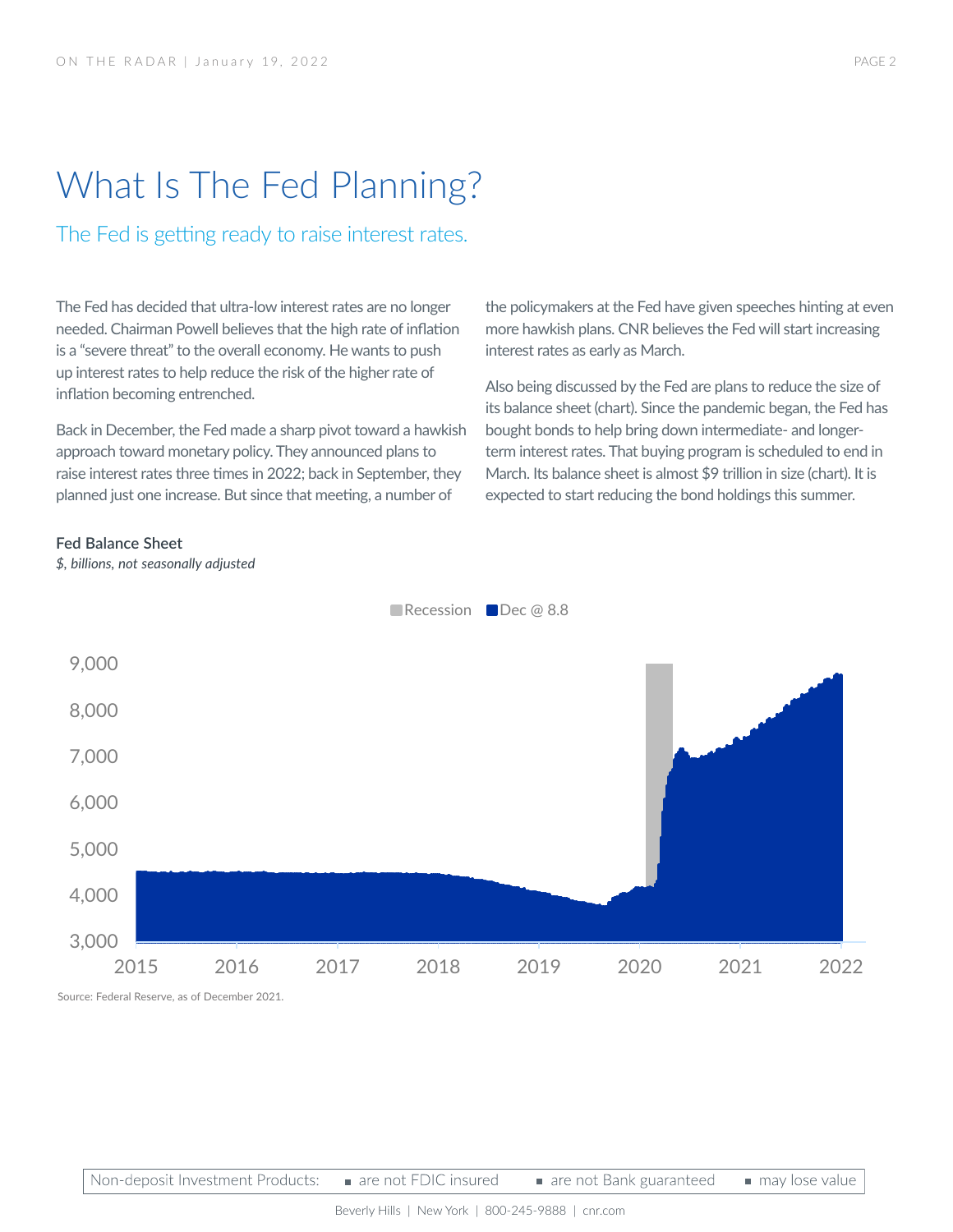## What Is Driving Recent Market Volatility?

Equity indices, particularly growth stocks, have sold off to start the new year with a more hawkish than anticipated Fed, rising bond yields, and the uncertain economic impact of the Omicron variant sparking worries among investors.

The backup in yields has been the most notable development and reflects changing expectations for monetary policy, with policymakers now expected to start the rate hike cycle as soon as March while also looking to reduce the Fed's \$9 trillion balance sheet.

This has put pressure on sectors that are considered long duration and have loftier valuations, like parts of tech, as well as on sectors that are considered "bond-like," such as real estate and utilities, that have high yields and more stable cash flows.

As the market continues to adjust to tighter monetary policy, more volatility is likely. Higher interest rates will be an increasing headwind for valuations going forward, and we expect returns to moderate from last year's outsized gains.

At the same time, we don't think the Fed will be quick to tighten to the point that will undermine the broader bull market. Historically, stocks can struggle initially after the first rate hike, but returns after 6 to 12 months have been positive over 85% of the time.

Indeed, we continue to find prospects for equities as attractive, especially relative to bonds, driven by sustained economic growth and robust earnings, the likelihood that pandemic risks fade as 2022 progresses and our expectation that inflation will be more manageable by the latter part of the year.



#### **S&P 500 Performance After First Fed Rate Hike**

Non-deposit Investment Products: are not FDIC insured are not Bank guaranteed may lose value

Beverly Hills | New York | 800-245-9888 | cnr.com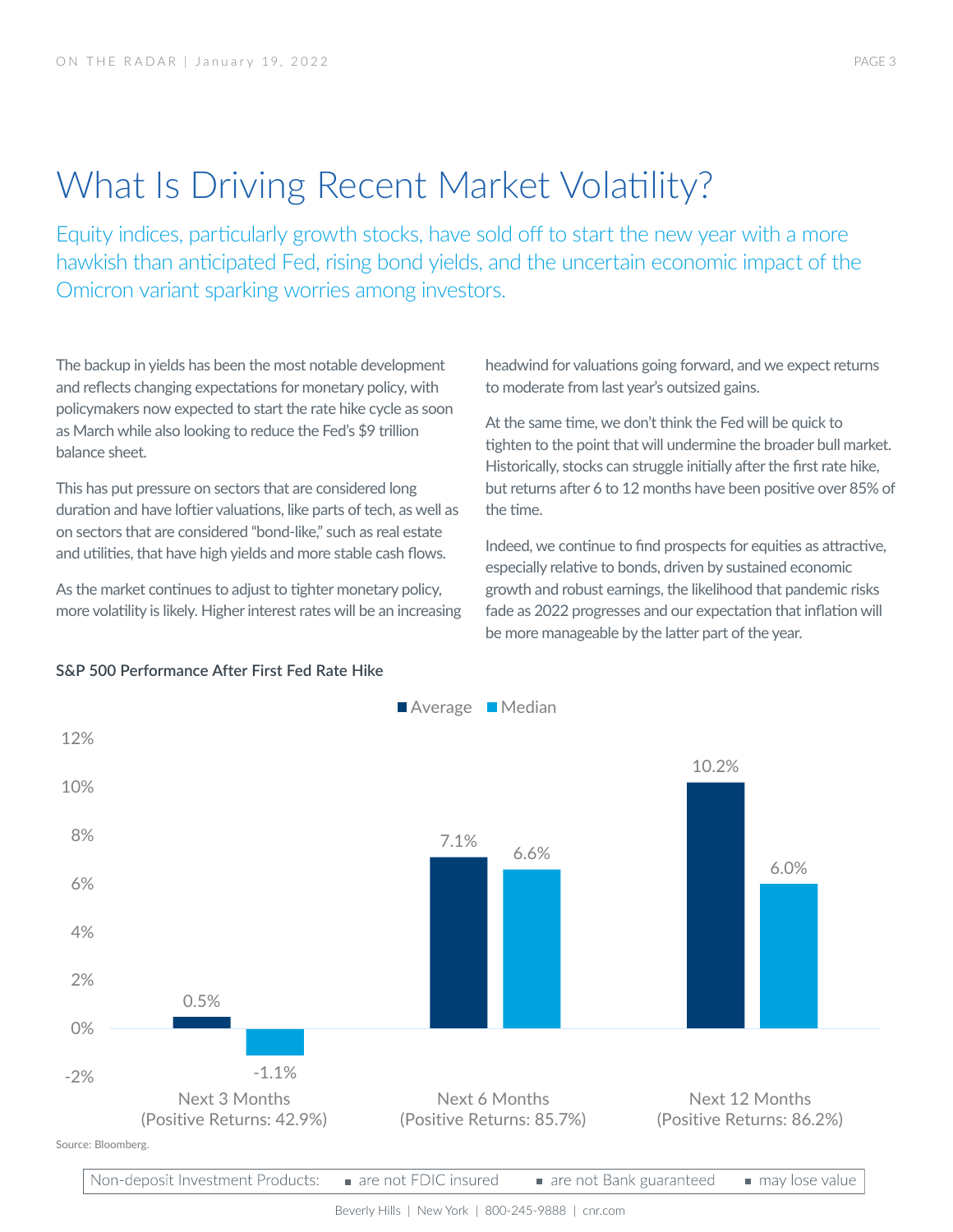## What Is a "Real" Interest Rate?

### The Fed's abrupt shift toward tighter policy has led to an increased discussion on the concept of real interest rates.

The easiest way to think about a real rate is to select a maturity on the U.S. Treasury curve and adjust it for inflation. The most precise market-based measure of this is provided by the Treasury Inflation-Protected Securities market. Today, the 10-year level is approximately -0.64%. The lower the rate, the higher the level of monetary accommodation in the economy. At times of stress when growth is low, negative real rates help to stimulate economic activity. However, it comes with a downside when growth is high and spending is robust. The need for monetary accommodation is reduced and, if unadjusted, it can result in persistent inflationary pressure. The Fed is facing this downside and is acting decisively to push real rates into positive territory. The good news is that after touching a historical low in 2021, real yields have begun to move higher. We can expect the Fed to continue reducing accommodation until real rates reach sustainably positive levels.

#### **10-Year TIPs Yield - "Real Yield"**



Non-deposit Investment Products: are not FDIC insured are not Bank guaranteed may lose value